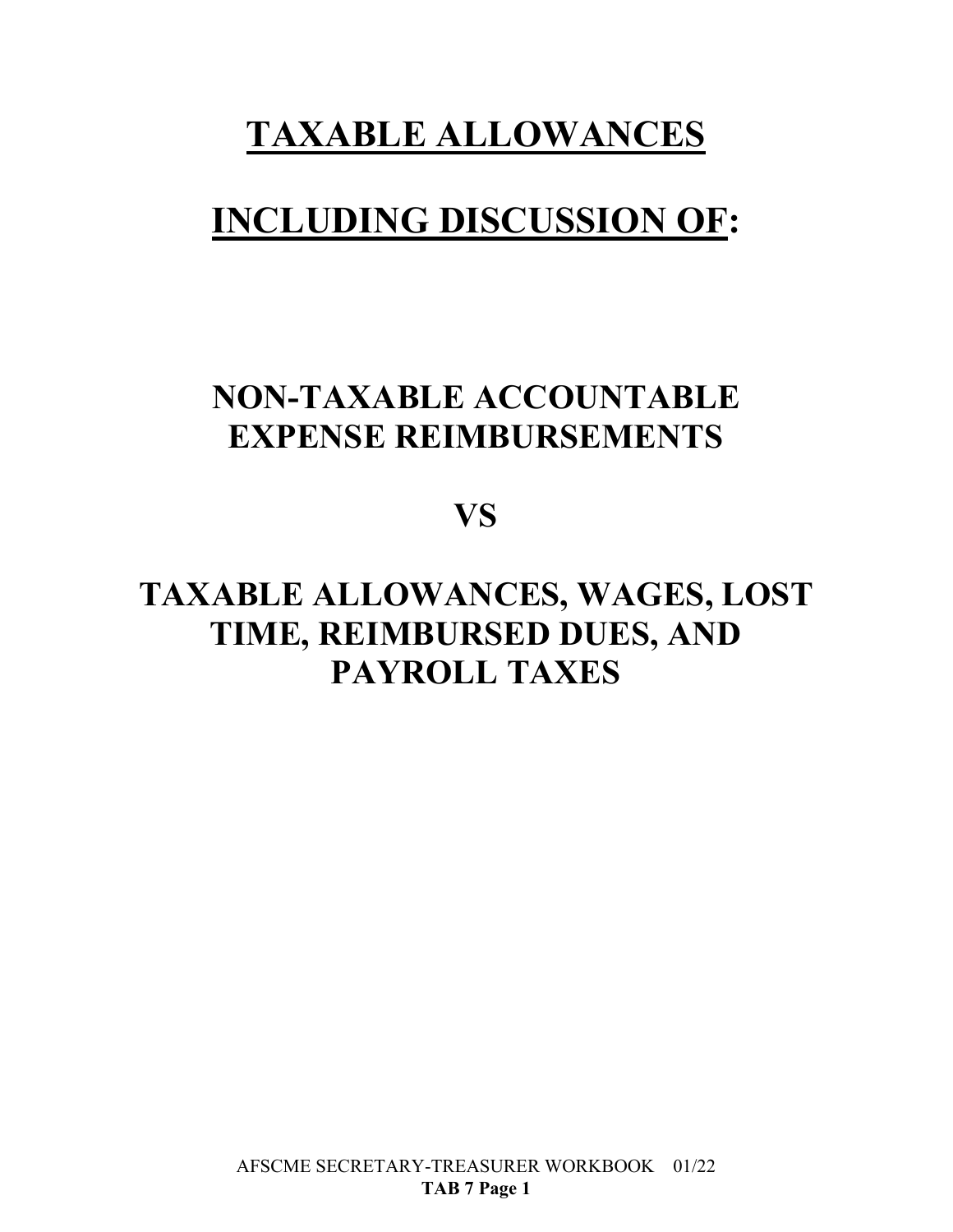AFSCME SECRETARY-TREASURER WORKBOOK 01/22 **TAB 7 Page 2**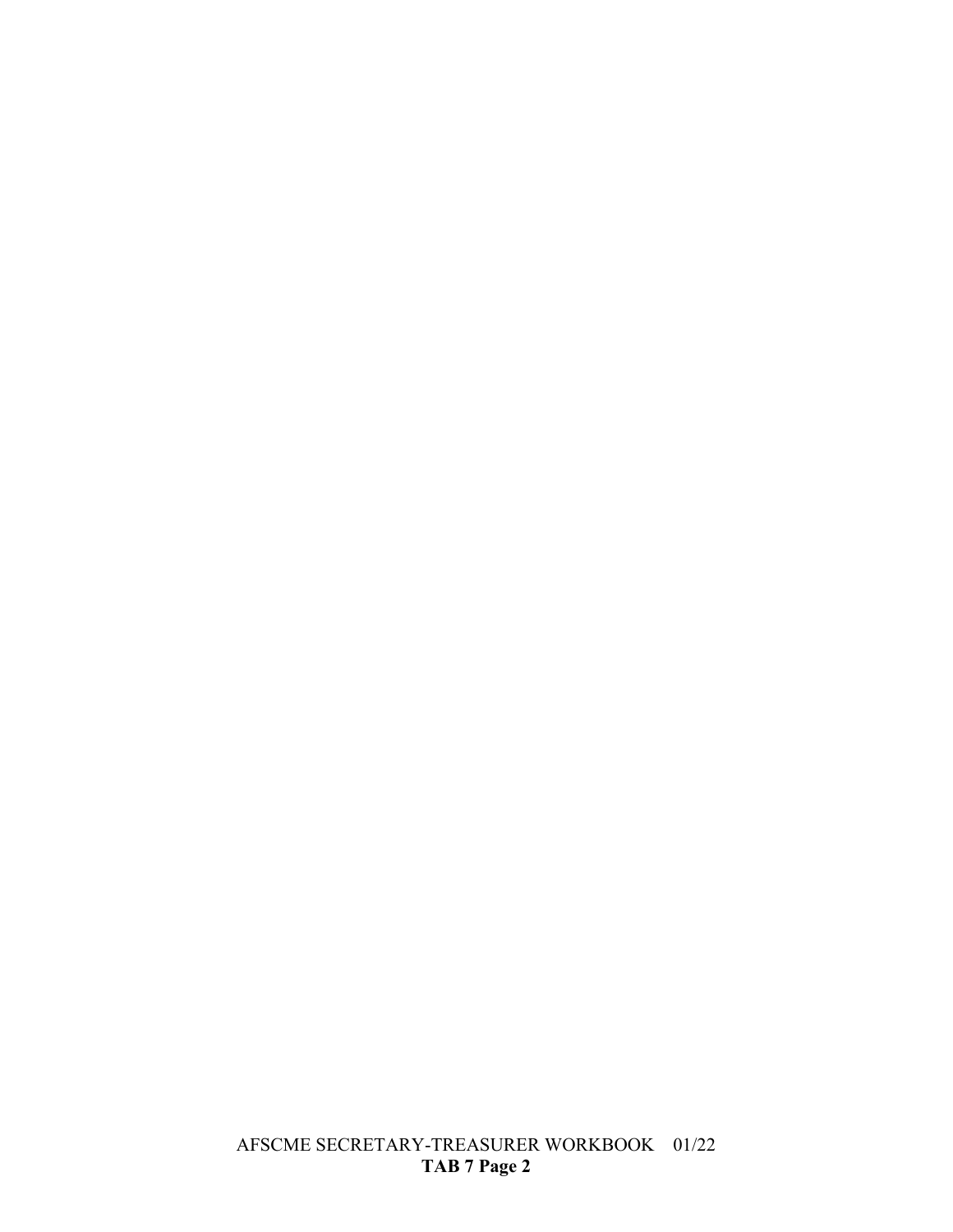## **TAXABLE ALLOWANCES Table of Contents**

**Accountable verses Non-Accountable**

- **Explanation of Terms**
- **Examples of Taxable and Non-Taxable Payments**
- **Reporting & Documentation Requirements**

**Accountable Reimbursements**

- **Reimbursed Expenses**
- **Non-Taxable Per Diem Payments**
- **Accountable (non-taxable) plan reporting requirements**

**Non-Accountable Compensation**

- **Wages or Salary**
- **Lost Time Payments**
- **Other Taxable Allowances - Officer Allowances, Reimbursed Dues, Taxable Per diem**
- **Non-Accountable (taxable) plan reporting requirements**

## **Exhibits and Supplemental Information**

- **Federal Per Diem Rates**
- **June 4, 1992 letter from Secretary-Treasurer Lucy, with attachment**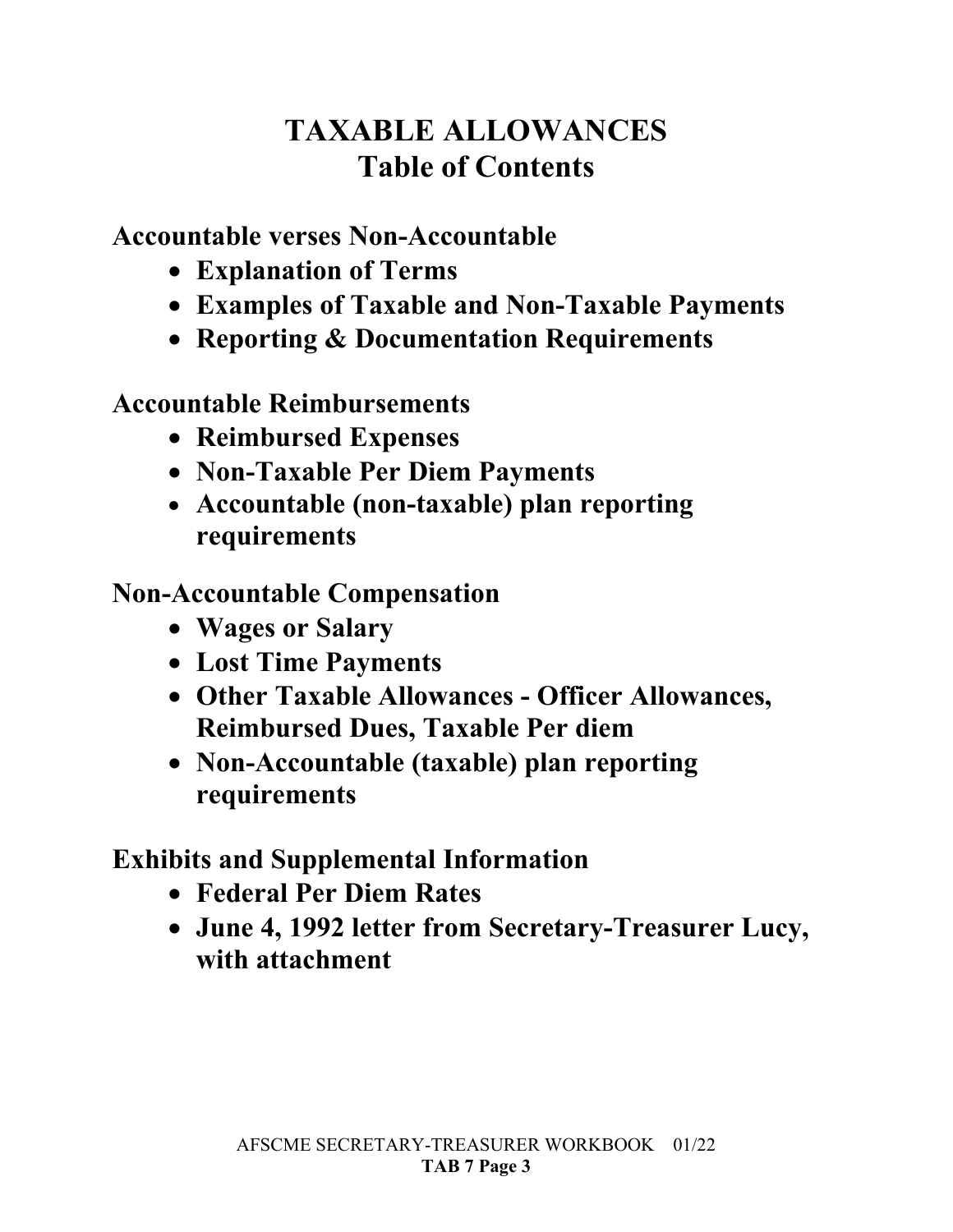## **ACCOUNTABLE VS NON-ACCOUNTABLE (NON-TAXABLE VS TAXABLE PAYMENTS)**

**The Internal Revenue Service recognizes that there are various types of expense reimbursements. IRS Code defines two broad categories of payments to individuals and employees - Accountable (non-taxable) and Non-Accountable (taxable).**

**The Glossary section included with AFSCME's Financial Standards Code provides a summary definition of these two types of "reimbursement plans". Both plans involve payments to individuals. The general difference between these two arrangements is as follows:**

### **Reimbursed Expenses - Accountable Plan**

- **Reimbursement for approved costs incurred on behalf of the affiliate.**
- **Expense report is required.**
- **Receipts are submitted to the affiliate.**
- **Specific Union purpose of each item is explained.**
- **Treated as non-taxable.**
- **Neither the individual nor the affiliate is required to report the payments or the expenses to the IRS.**

### **Expense Allowance Non-Accountable Plan**

- **Compensation for costs expected to be incurred in performing union services.**
- **No expense report or other accounting for these funds is required.**
- **Treated as compensation.**
- **Includes: car allowances, officer allowances, stipends and any other payments to officers for which no accounting is required or expected.**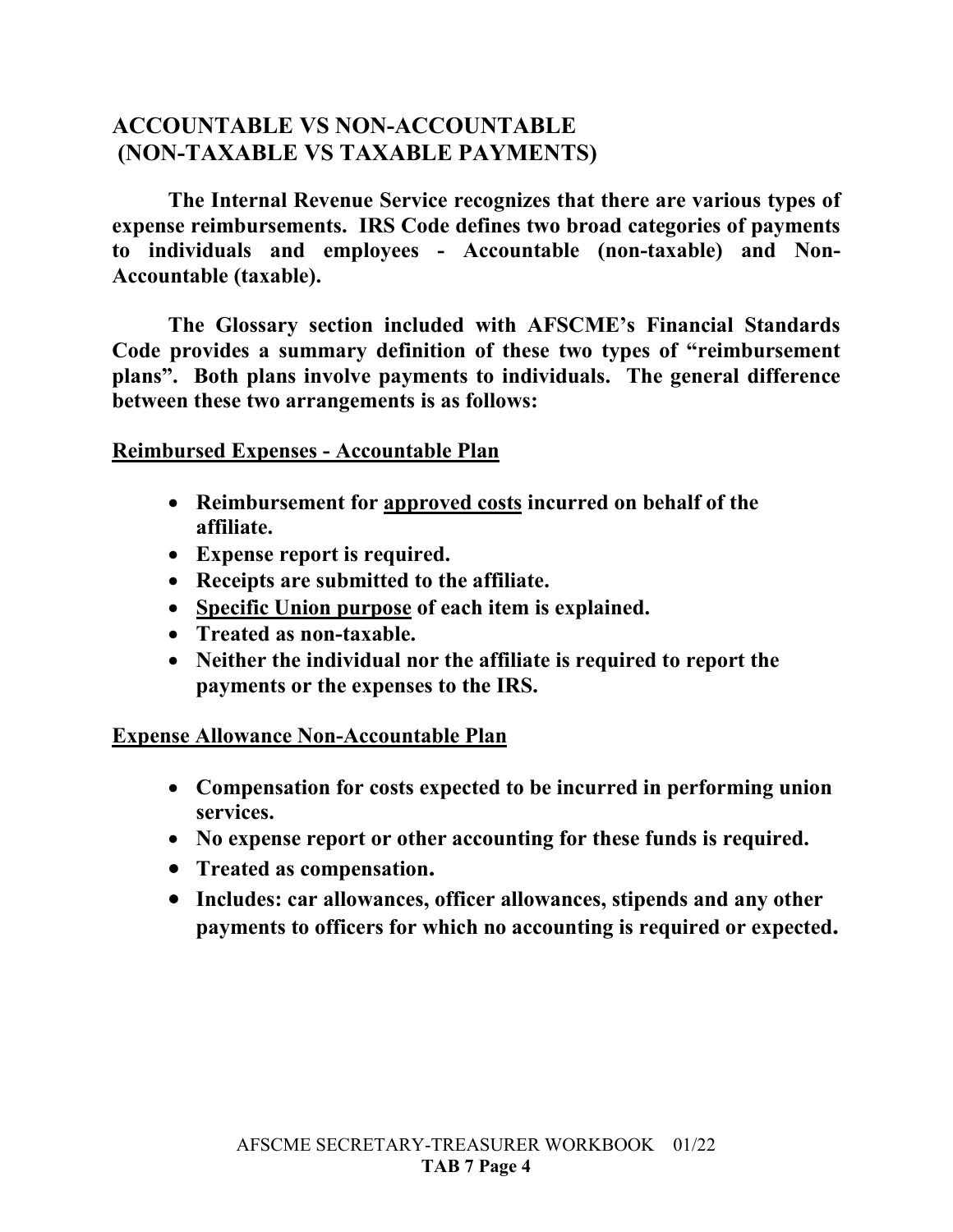## **EXAMPLES OF TAXABLE AND NON-TAXABLE PAYMENTS**

|                                                                                                                                                                                       | $W-2$<br><b>Taxable</b><br><b>Income</b> | Non $W-2$<br><b>Reimbursed</b><br><b>Expense</b> |
|---------------------------------------------------------------------------------------------------------------------------------------------------------------------------------------|------------------------------------------|--------------------------------------------------|
| <b>Affiliate President John Smith receives a</b><br>monthly allowance/stipend of \$50.00.                                                                                             | $\sqrt{}$                                |                                                  |
| <b>Affiliate Treasurer Jane Brown is paid</b><br>mileage (300 miles at 58.5 cents per mile)                                                                                           |                                          | ิง                                               |
| <b>Steward Sarah Miles receives lost time</b><br>payment for contract negotiations.                                                                                                   | √                                        |                                                  |
| <b>Affiliate Secretary Shelly Jones receives</b><br>a \$250.00 advance for convention lodging<br>and meals. She provides \$248.00 in<br>receipts and returns \$2.00 to the affiliate. |                                          | ٦J                                               |
| <b>Affiliate Vice President Jim Jones receives</b><br>\$250.00 to pay for convention expenses<br>and does not provide receipts.                                                       | $\sqrt{}$                                |                                                  |
| <b>Steward Jack Green has his union dues</b><br>reimbursed by the affiliate.                                                                                                          | $\sqrt{}$                                |                                                  |
| <b>Affiliate President Jay Hall purchases</b><br>supplies for the affiliate and submits the<br>receipt and expense report for payment.                                                |                                          | N                                                |
| <b>Affiliate Executive Board member Robin</b><br>Williams receives a \$50.00 meeting<br>allowance for attending an officer<br>workshop.                                               | ٦                                        |                                                  |
| <b>Steward Tim Johnson receives</b><br>\$40.00 for contract negotiations.                                                                                                             | N                                        |                                                  |
| <b>Affiliate Treasurer Sally Smith receives \$22.40</b><br>for long distance calls after submitting a copy<br>of her phone bill with union calls marked.                              |                                          | V                                                |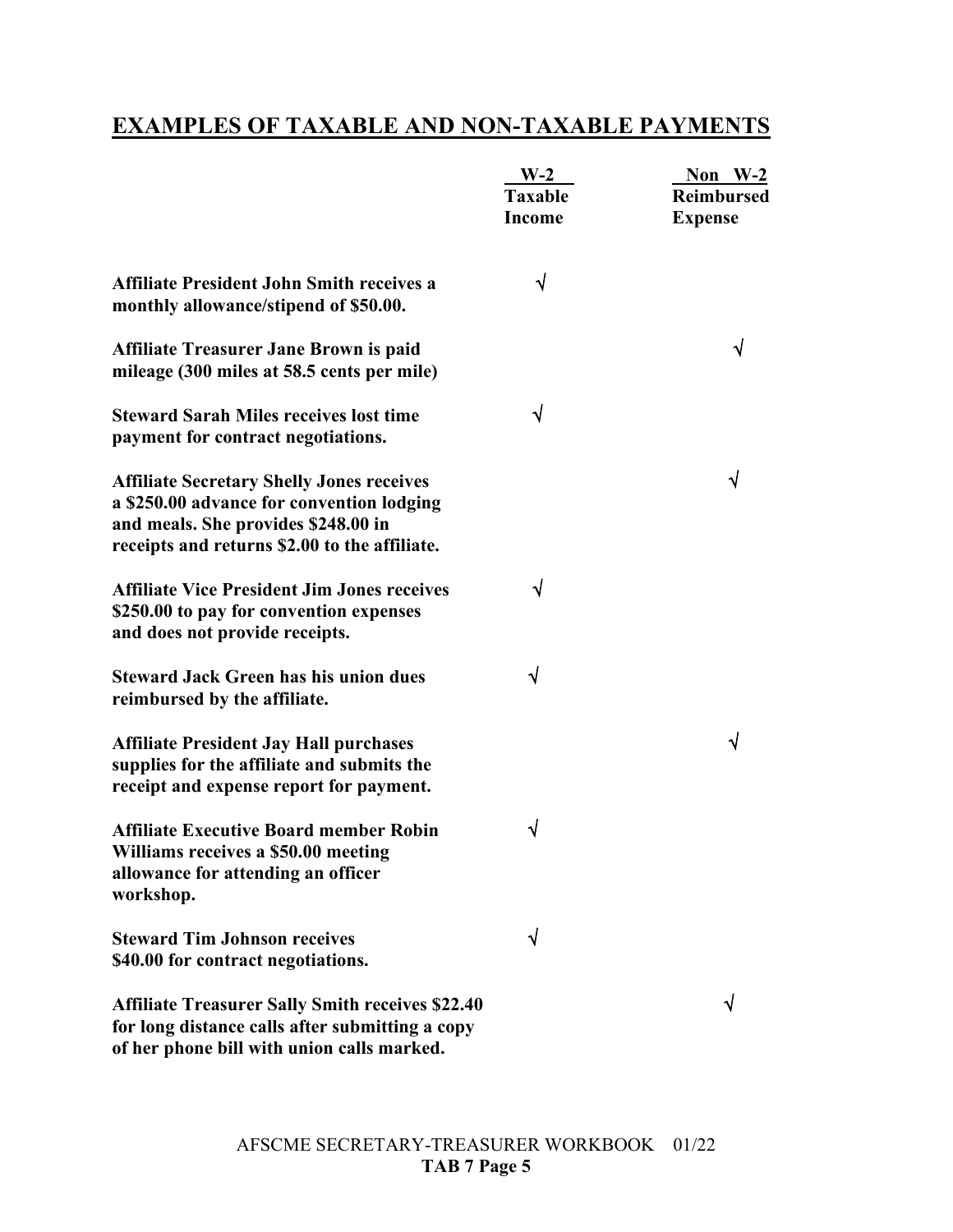## **REPORTING & DOCUMENTATION REQUIREMENTS**

## **If a payment is treated as taxable income (payroll), the affiliate must:**

- **Withhold payroll taxes.**
- **Pay employer's matching Social Security and Medicare taxes.**
- **Remit these payroll taxes on a timely basis to the IRS and state agencies as required**
- **File the appropriate monthly, quarterly or annual payroll tax reports with both the IRS and state.**
- **Inform the individual and IRS of the amount of payroll paid and taxes withheld by preparing IRS Form W-2 by January 31 following the tax year in question. IRS Form W-3 is used to transmit W-2 forms.**

## **If a payment is treated as a non-taxable reimbursed expense:**

- **The affiliate is not required to report this payment to the IRS.**
- **The individual is not required to report this payment to the IRS.**
- **The individual must submit an expense report with detailed receipts and an explanation of union business purpose attached to the expense report to account for expenses paid by the affiliate.**
- **NOTE: Keep a copy of any forms filed with the IRS or State for the affiliate's records.**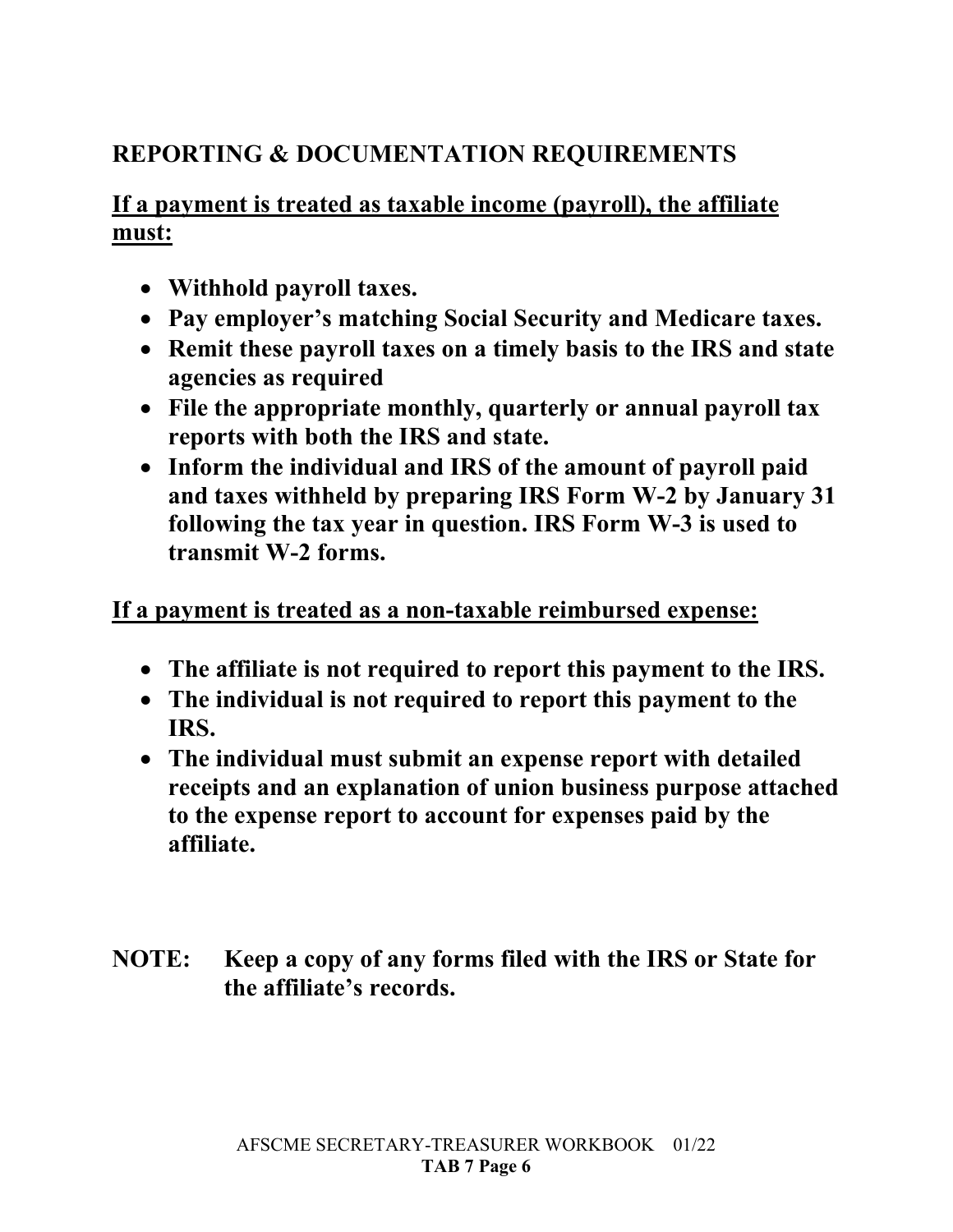## **ACCOUNTABLE (NON-TAXABLE) REIMBURSEMENTS**

## **REIMBURSED EXPENSES**

**A payment represents reimbursement to an officer or member if payment is for:**

- **1. actual expenses incurred, AND**
- **2. a list of expenses on an expense report is submitted to the affiliate union, AND**
- **3. a detailed receipt and explanation of union business purpose is provided for each item to be reimbursed.**

**The officer or member should generally submit original paid receipts for all expenses incurred. By submitting paid receipts, the officer or member has accounted to the union for expenses. Under the "Accountable Plan" rules, neither the union nor the individual is required to provide an accounting or report of the payments to the Internal Revenue Service (IRS).**

## **EXAMPLES OF REIMBURSED EXPENSES**

**An affiliate's membership and/or Executive Board authorizes reimbursement:**

- **1. for items purchased for the affiliate's use such as office supplies or postage stamps.**
- **2. for automobile mileage at 58.5 cents per mile (2022 approved Federal mileage rate). Union purpose of the trip must be documented on an expense report (travel to union meeting, grievance handling, etc.)**
- **3. for documented pre-approved expenses incurred, such as for attending a convention.**

## **ADVANCES FOR EXPENSES TO BE REIMBURSED**

**The union may provide an employee, officer or member with an advance of funds for expenses to be incurred. Advances should only be given for specific costs to be incurred, and only with the approval of the Executive Board. The person receiving the advance must submit a timely expense report with paid receipts for all expenses incurred against the advance.**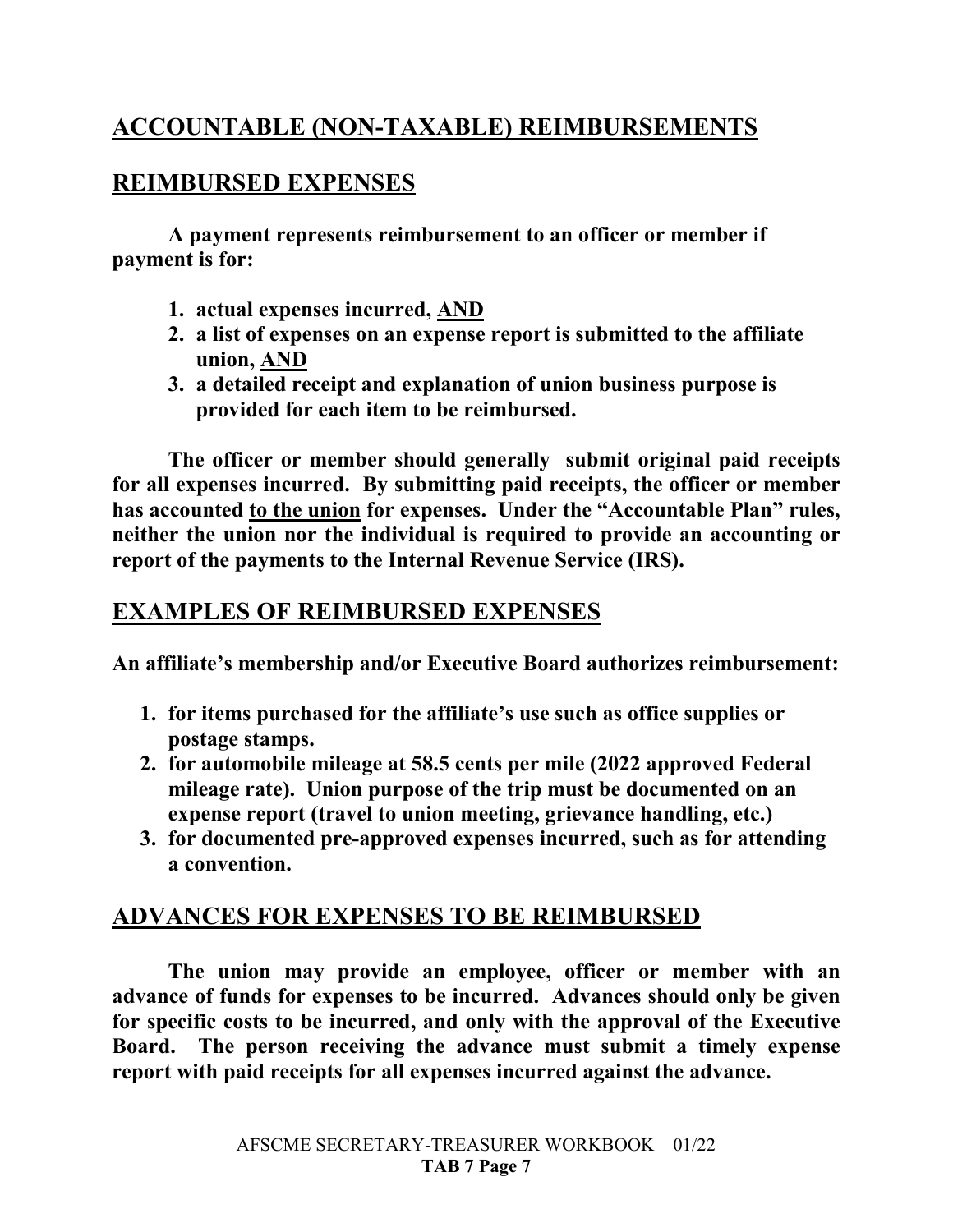**If the pre-approved authorized expenses exceed the original advance amount, a check may be issued to the individual to reimburse the additional costs. If the expenses incurred are less than the advance amount, the difference must be immediately reimbursed by the individual to the union.**

## **NON-TAXABLE PER DIEM PAYMENTS**

**Per Diem is an amount provided to an individual to cover general daily meals and incidental costs when traveling out-of-town. The Federal government provides a table of the maximum amount of per diem that can be paid in specific cities. A copy of this government table is provided in this section.** 

**Any amount paid for out-of-town per diem is non-taxable provided:**

- **1. the amount is equal to or less than the maximum federal rate, AND**
- **2. an overnight stay was involved, AND**
- **3. the trip was related to union business, AND**
- **4. an expense report was filed documenting the business purpose of the trip, showing daily per diem paid, and other costs incurred. The dates for which per diem is paid must agree to approved travel dates.**

 **Federal law allows payment of 75% of the out-of-town per diem rate for the first and last day of travel. An alternative way of calculating this amount would be to pay the full out-of-town per diem on the first day of travel, but only pay 50% of the out-of-town per diem rate on the last day of travel (the day of return).**

**Out-of-town per diem paid in excess of the allowable federal rate is taxable for the portion exceeding the rate indicated.**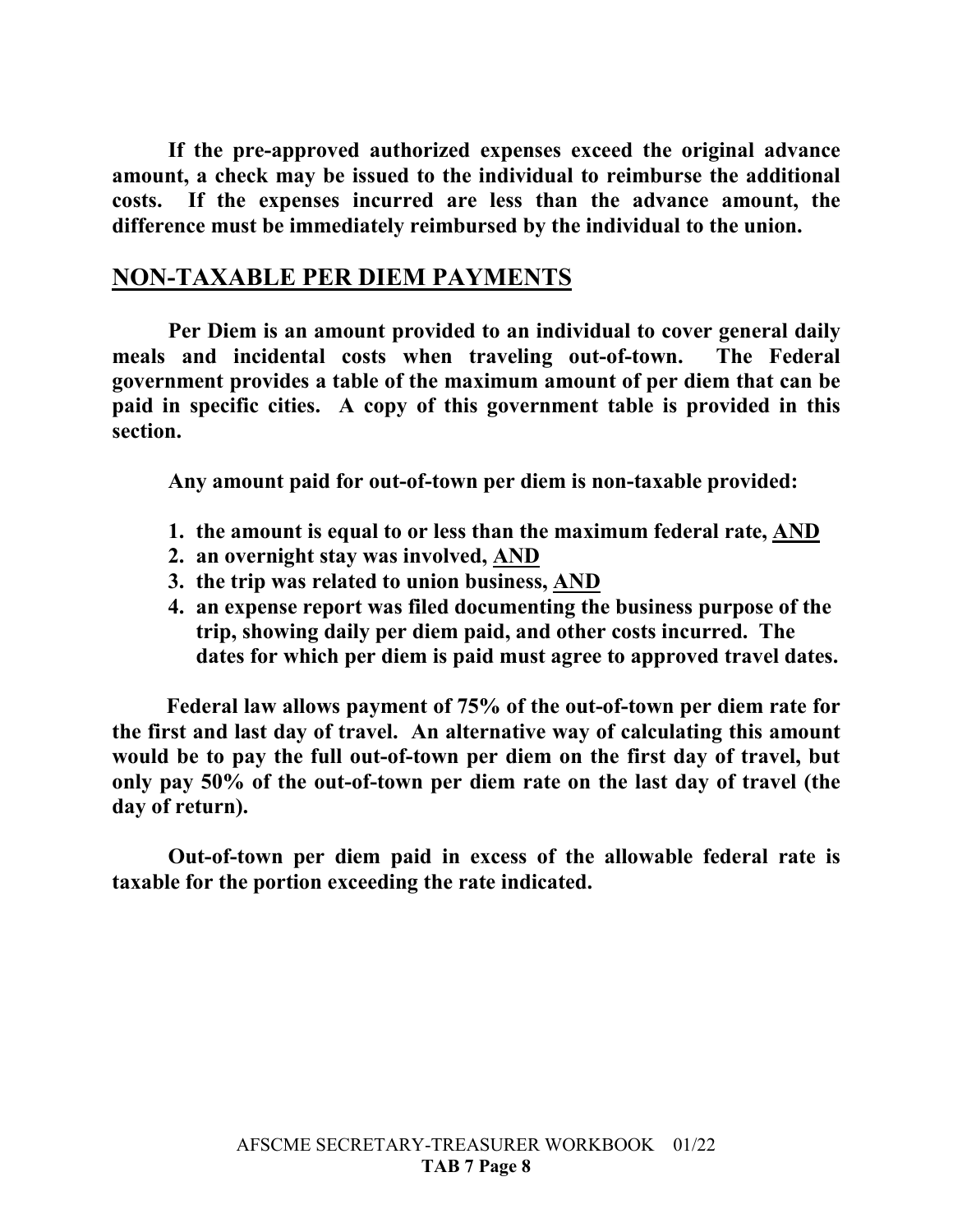## **ACCOUNTABLE PLAN REPORTING REQUIREMENTS**

**The following are financial responsibilities of the affiliate and the individual concerning ACCOUNTABLE reimbursed expenses. Please note that all payments must be approved by the affiliate's membership and/or Executive Board.**

## **Reimbursed Expense Responsibilities of the Affiliate**

- **1. Proper supporting documentation (an expense report with original detailed receipts attached) and an explanation of union business purpose must be received before issuing a check. Expense reports and original receipts must be maintained in the affiliate's files.**
- **2. Reporting to the IRS or the individual is not required.**

## **Reimbursed Expense Responsibilities of the Individual**

- **1. Submit proper supporting documentation and receipts.**
- **2. Reporting to the IRS is not required.**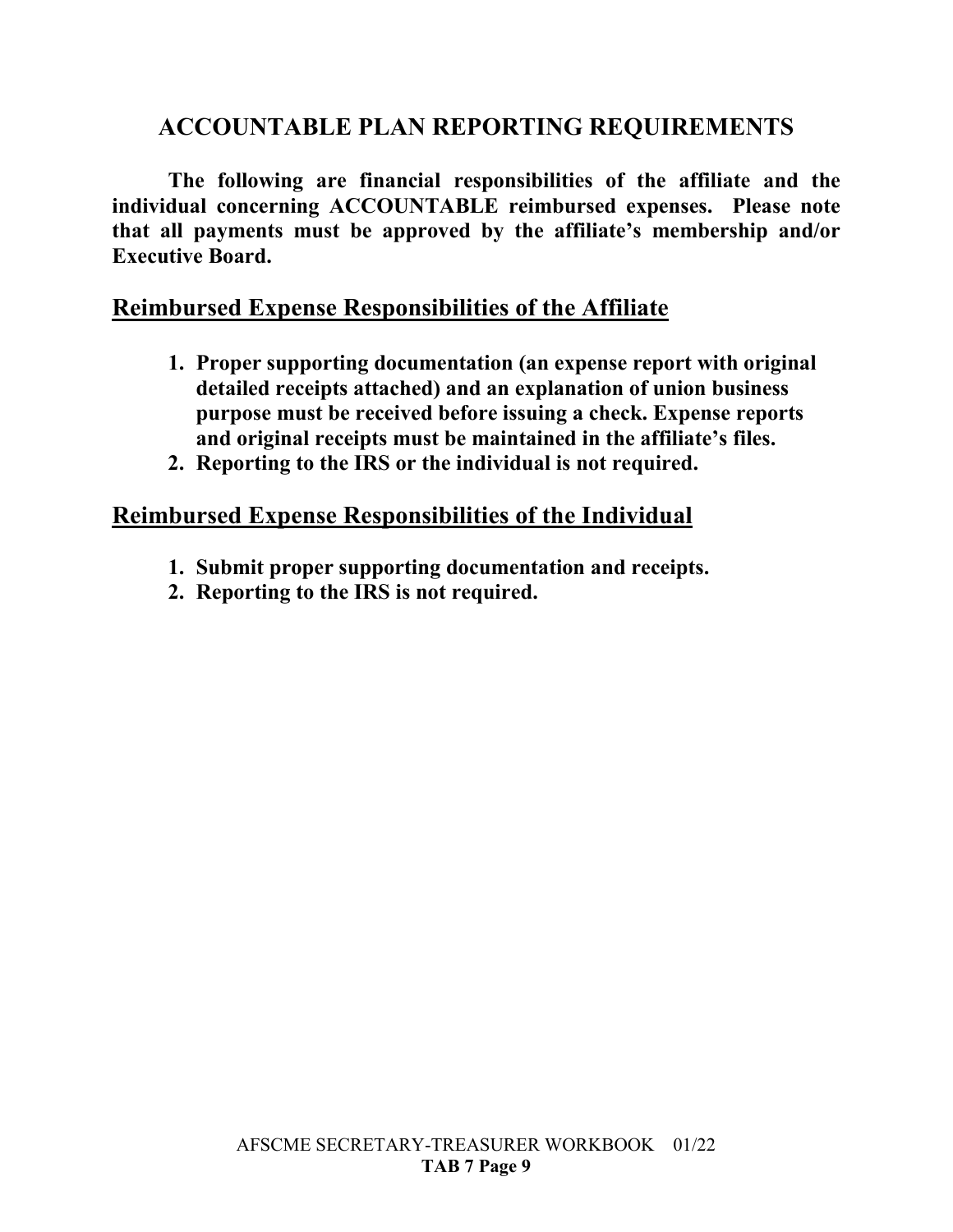## **NON-ACCOUNTABLE (TAXABLE) PAYMENTS**

### **WAGES or SALARY**

**Compensation of employees represents the most common taxable payment made by the union. Any payment of income to an individual who is a full or part-time employee of the affiliate, is considered wages or salary, and is taxable.** 

**Special IRS rules apply to officers that generally require all "nonaccountable" payments to the individual to be considered wages, subject to all payroll tax reporting regulations. These payments are discussed in a 1992 letter with a 1991 IRS Private Letter Ruling included in this section.** 

## **LOST TIME PAYMENTS**

**Many employers permit union officers or representatives to spend some of their working hours on affiliate business. In some instances, the agreement with the employer provides for "union leave", where the employer continues to pay wages and benefits for the member while they are performing union business.**

**By contrast, some employers allow the member time off, but it must be taken as either "leave without pay" or as vacation. In such instances, the union MAY authorize payments for wages actually lost. These payments require authorization/approval by the executive board and/or membership.** 

**If the affiliate makes payments to an officer or other member for wages actually lost, the payment is referred to as a LOST TIME payment. The person receiving "lost time" should provide the union with a pay stub to verify that they actually lost wages or used vacation leave. The rate of pay by the union can be the member's actual salary, an average, or an agreed upon rate for all members regardless of their individual hourly rate.**

**For payroll tax purposes, lost time must be treated as actual wages by the affiliate. This means that the affiliate is responsible for withholding payroll taxes for these payments, depositing these taxes and filing required reports with the IRS and state authorities.**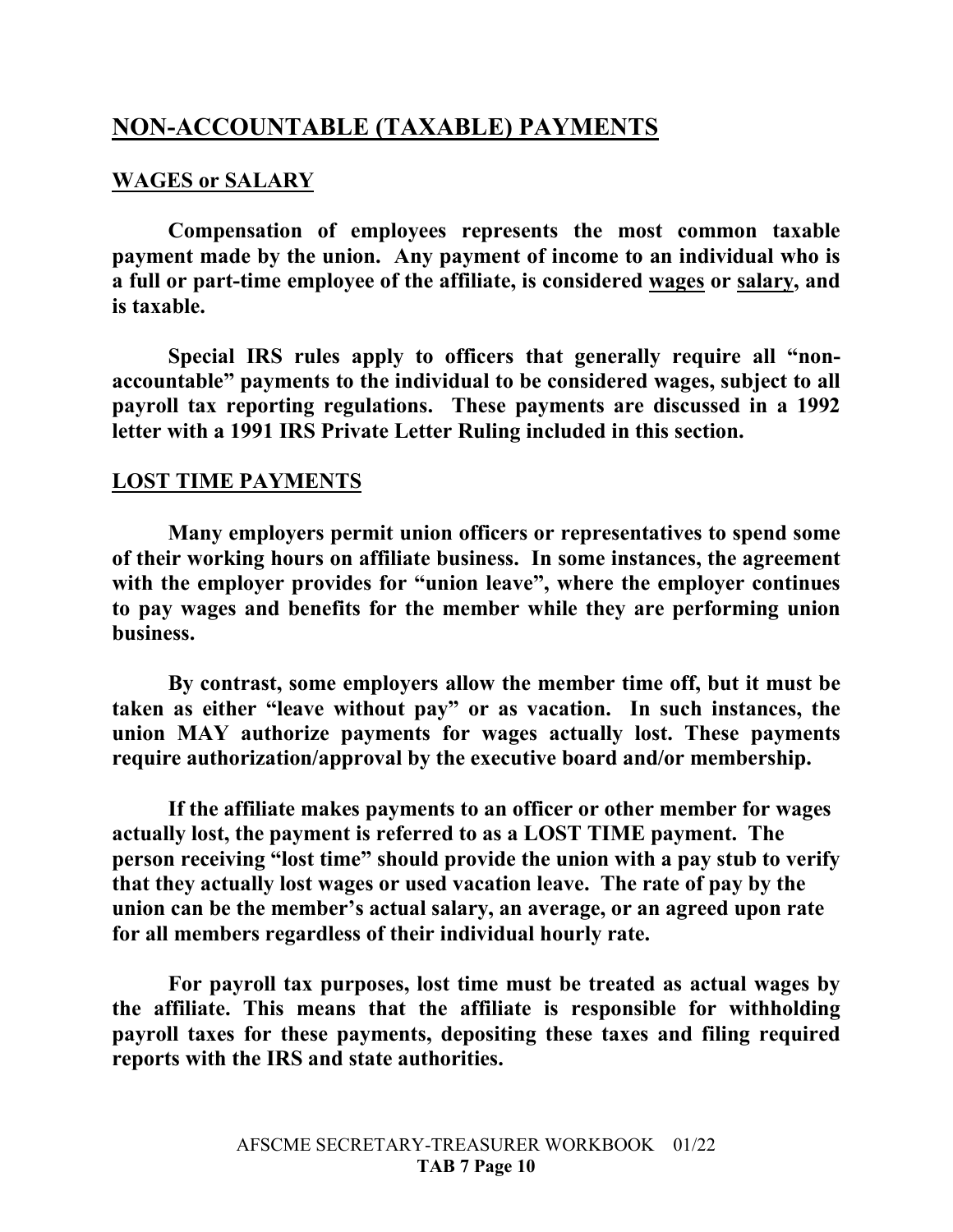**In order for the member to be paid when the employer does not provide for "union leave", the member must have lost wages or used vacation time. The Department of Labor does not approve of a person being paid by both their employer and the union and has been known to initiate criminal action when it finds this type of double compensation.The union should therefore not pay "lost time" when the member has been paid "union leave" by the employer.**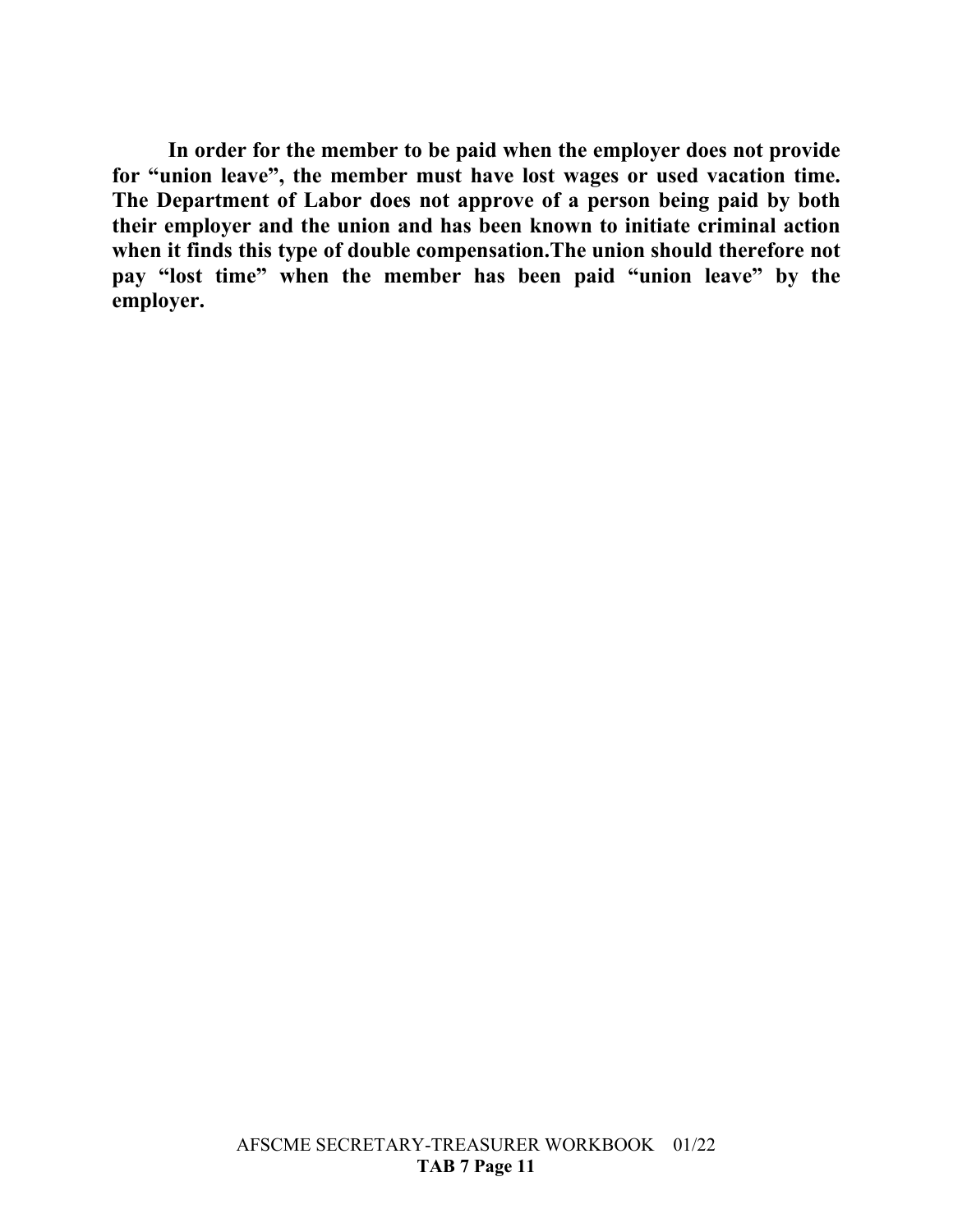## **OTHER TAXABLE ALLOWANCES**

#### **OFFICER ALLOWANCES/STIPENDS**

**Allowances/Stipends are paid to an officer or employee to cover miscellaneous out-of-pocket expenses incurred by the individual while conducting affiliate business. The recipient of an allowance/stipend is not required to provide any accounting or receipt for these payments.** 

**Allowances/Stipends are "Non-Accountable" payments that must be reported as wages to the individual and to the IRS. The union as the employer must withhold taxes and complete all required payroll tax reporting forms of both the federal and applicable state government.**

**Affiliate Executive Board policy must clearly state the individuals authorized to receive allowances or stipends. That policy must also state the amount of each authorized payment. The policy should indicate the purpose of each allowance/stipend and the type of costs it is intended to cover should be specifically defined. All allowances/stipends must be approved by the membership or the Executive Board and such approval must be reflected in the meeting minutes of the respective body.**

#### **REIMBURSED DUES**

**Some affiliates pay allowances to officers that are exactly equal to the union dues paid by the member. Reimbursed dues are intended to compensate officers, executive board members and stewards for union related services. As a form of compensation, they are considered to be taxable payments by the IRS.** 

**Affiliate Executive Board policy must clearly state which union positions qualify for this taxable reimbursement and establish the criteria under which the payment will be made (e.g., must attend union meetings). Authorization for these payments must be documented in the meeting minutes of the Executive Board or membership or be clearly stated in the affiliate's constitution.**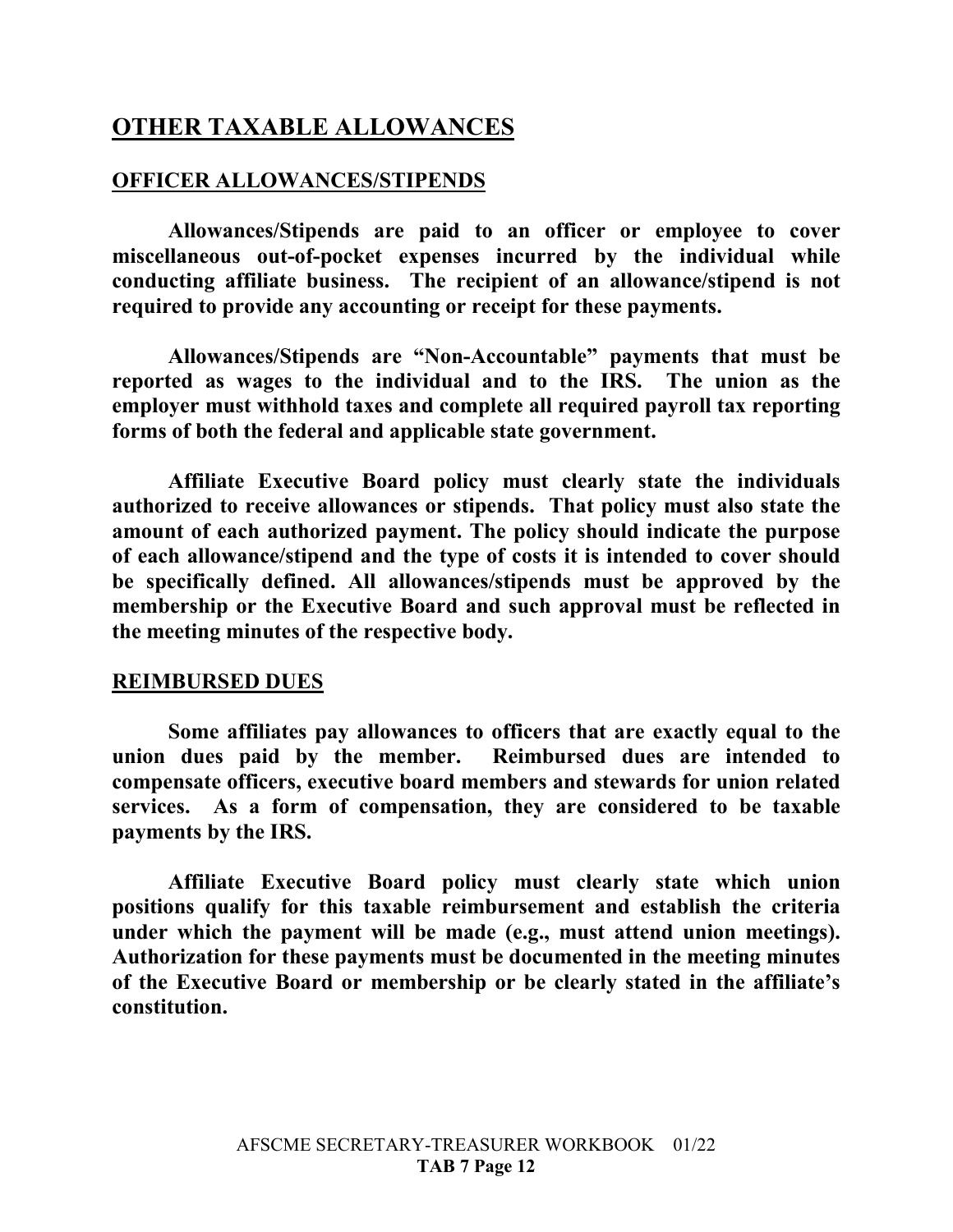#### **PER DIEM PAYMENTS**

**Payments made to an officer, employee or member to cover incidental costs incurred while performing union business -- whether they are called an allowance, stipend, dues reimbursement or in-town per diem -- are considered to be taxable as wages.**

**For per diem to be non-taxable, it must meet all of the criteria listed in the previous Non-Taxable Per Diem section. Per diem that is not supported by an expense report and was not for an overnight stay is taxable income.** 

**Also, per diem paid under the "Accountable Plan" rules that is paid in excess of the federal per diem rates is taxable for the portion in excess of the allowable rate.**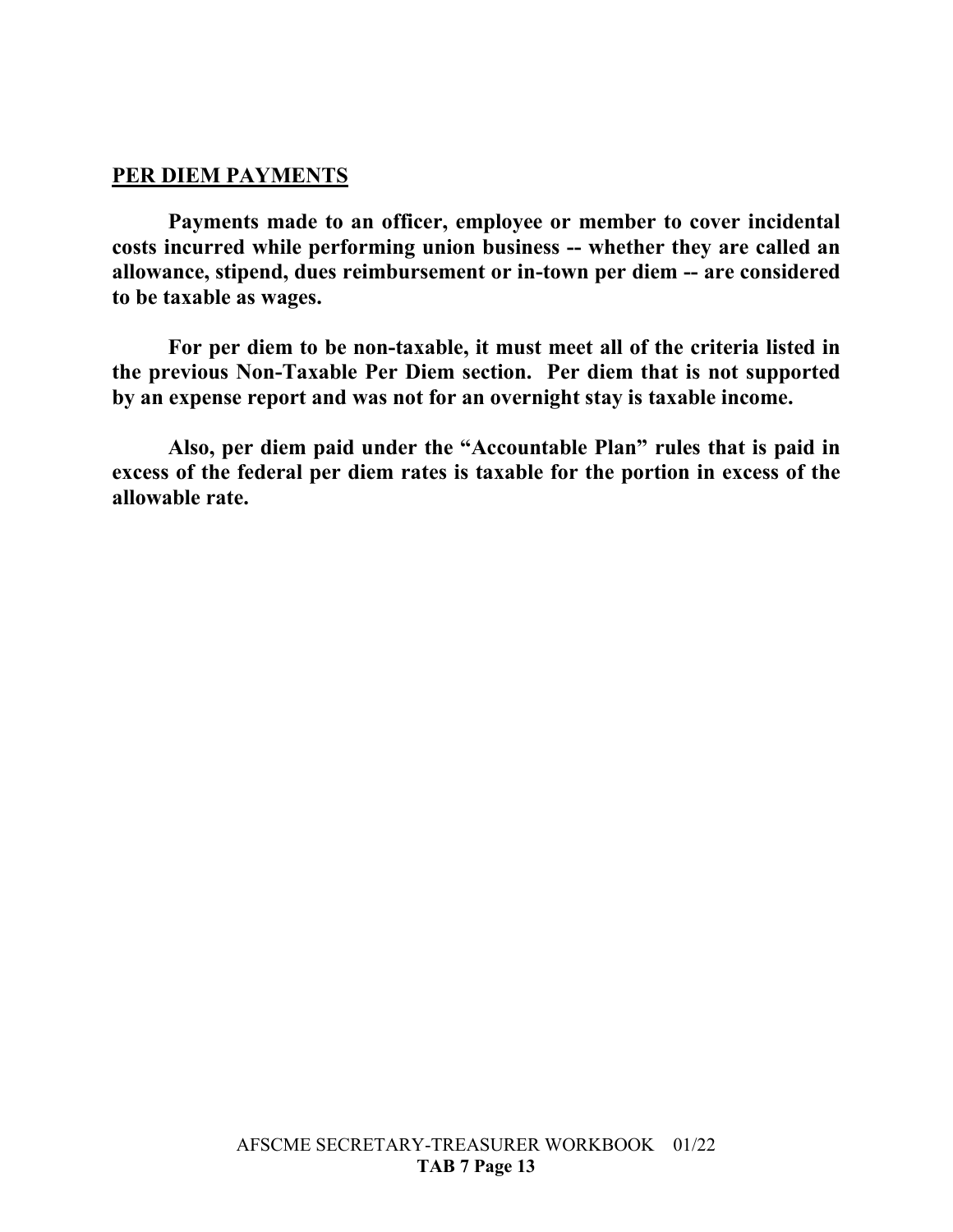## **NON-ACCOUNTABLE PLAN REPORTING REQUIREMENTS**

**The following are financial responsibilities of the affiliate and the individual concerning payroll and NON-ACCOUNTABLE reimbursed expenses. Please note that all payments must be approved by the affiliate's membership and/or Executive Board.**

## **Payroll Responsibilities of Affiliate**

- **1. Prepare IRS Form W-2 at the end of the tax year and give to individual and IRS, reporting all taxable amounts.**
- **2. Withhold payroll taxes and pay employer's matching Social Security and Medicare taxes.**
- **3. File the appropriate payroll reports with federal and state authorities. A listing of the various reports is detailed in this section.**

## **Payroll Taxes Overview**

**Because of the complexity of payroll tax preparation and filing requirements, as well as large penalties assessed for late filing, payroll tax preparation services are highly recommended. The following steps must be taken regarding payroll:**

## **Withholding**

- **Obtain an IRS Form W-4, "Employee's Withholding Allowance Certificate", from the individual showing a Social Security number and number of exemptions claimed.**
- **Use the tax charts in Circular E to determine the amount of federal income tax to be withheld.**
- **Use state tax schedules to determine the amount of any state tax to be withheld.**

### **Reporting To The IRS**

- **Deposits of Amounts Withheld**
- **Refer to Circular E, Employer's Tax Guide, which outlines the requirements for reporting and depositing payroll taxes withheld from wages.**